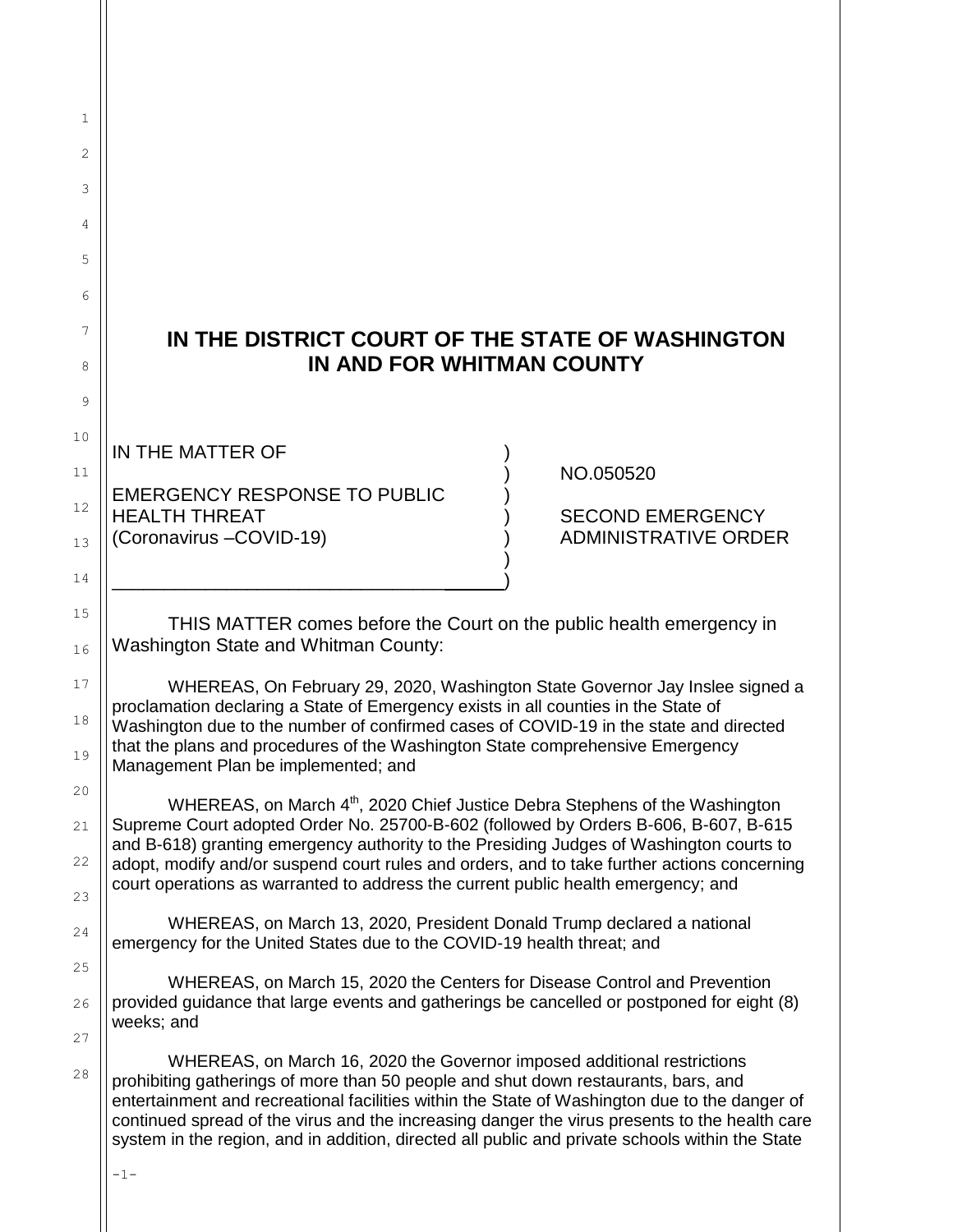1 2 3 4 of Washington to close from March  $17<sup>th</sup>$  through April 24, 2020, then subsequently extended school closures through June 19, 2020; and WHEREAS, Governor Inslee issued and extended a "Stay Home, Stay Healthy" order directing non-essential businesses to close, banning public gatherings, and required Washingtonians to stay home except to pursue essential activities. On May 1, 2020, Governor Inslee extended this Order and announced a 4 Phased approach to reopening the

5 economy; and

6

7

8

9

10

11

12

13

14

15

16

17

18

19

20

21

22

23

24

25

26

27

28

WHEREAS, this Administrative Order is being issued in response to the outbreak of COVID-19 in Washington State, which has been home to the first reported domestic case of the disease and some of the first significant community impacts from school and business closures. Given the number or identified and projected cases of COVID-19 in Washington State and the severity of risk posed to the public, and given the above public health recommendations; and

WHEREAS, conducting regular court hearings with large groups of persons in the courtroom results in exposure to large groups of people which is contrary to the recommendations of health authorities and contrary to the Governor's proclamations under the current state of emergency; and

WHEREAS, on April 28, 2020 the Washington Supreme Court entered the Second Revised and Extended Order Regarding Court Operations No. 25700-B-618 extending and amending previous orders.

WHEREAS, consistent with these recommendations and pursuant to the authority given to this Court through the Washington State Supreme Court Orders 25700-B-602, 606, 607, 615 and 618, and the authority granted to the Presiding Judge of the Whitman County District Court pursuant to Washington State General Rule 29, this Emergency Administrative Order is effective May 5, 2020 and shall remain in effect unless renewed, modified or rescinded by the Presiding Judge for the Whitman County District Court.

IT IS HEREBY ORDERED that EFFECTIVE IMMDIATELY and UNTIL FURTHER ORDER OF THE COURT:

## Relating to COURT ADMINISTRATION:

- 1. The Court's clerk window at both the Colfax and the Pullman locations will be closed to the public. Payments will continue to be accepted by mail, over the phone and via the drop box located outside the court facilities. The fee for credit card payments is reduced to \$5.00 per transaction through May 31, 2020.
- 2. The Court will maintain regular hours of operation unless otherwise amended by further order and notice to the Administrative Office of the Courts.
- 3. The Judge will be available, at the court's discretion, for essential hearings, video and telephone appearances, infraction hearings via mail/email/FAX, emergency motions and agreed orders.
- 4. All filings will be accepted via mail, email, fax or by placing in the Court drop box.

Whitman County Courthouse **Pullman City Hall** PO Box 230 325 SE Paradise St Colfax WA 99111 **Pullman WA 99163** Phone: (509)397-6260 (509)332-2065 FAX: (509)397-5584 (509)338-3318

-2-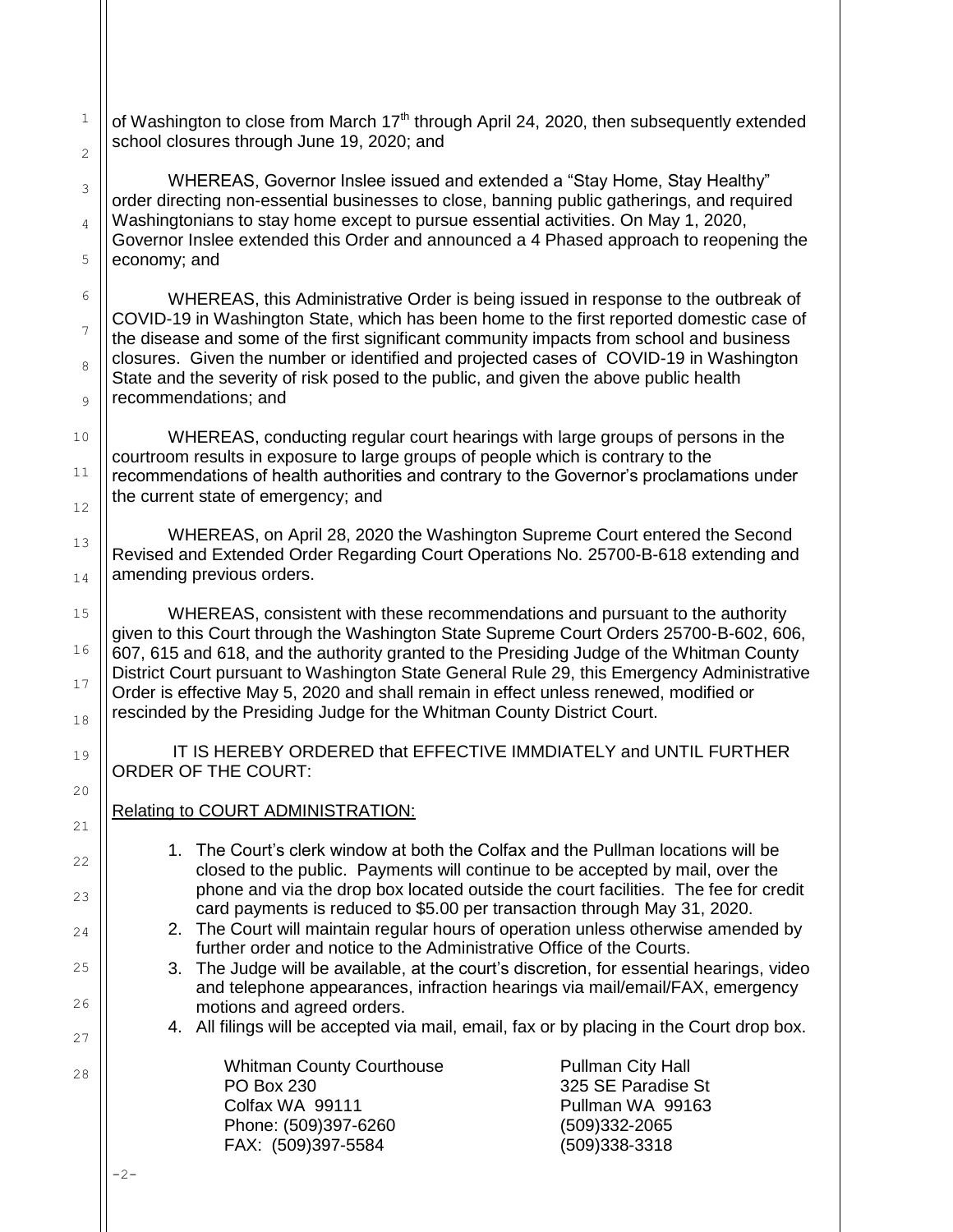|     |                                                                                                                                                                              | Email: Please see District Court page at Whitmancounty.org                                                                                                     |  |
|-----|------------------------------------------------------------------------------------------------------------------------------------------------------------------------------|----------------------------------------------------------------------------------------------------------------------------------------------------------------|--|
|     | Drop boxes:                                                                                                                                                                  | Colfax – Clerk's Office counter – opening under window                                                                                                         |  |
|     |                                                                                                                                                                              | Pullman - located on the NW corner of Paradise & Kamiaken<br>Streets-marked Pullman City Hall                                                                  |  |
|     |                                                                                                                                                                              |                                                                                                                                                                |  |
|     | <b>Relating to CRIMINAL MATTERS:</b>                                                                                                                                         |                                                                                                                                                                |  |
|     |                                                                                                                                                                              |                                                                                                                                                                |  |
|     | further order of this Court.                                                                                                                                                 | 1. CrRLJ 4.1(a)(2) regarding "speedy arraignment" is hereby suspended until                                                                                    |  |
|     | 2. CrRLJ 3.3(e)(8): All continuances granted and matters ordered rescheduled by<br>the Court while this order is in effect shall be "excluded periods" for the purpose       |                                                                                                                                                                |  |
|     | of calculating time for trial.                                                                                                                                               | 3. The Court will continue to hold preliminary hearings for in-custody matters,                                                                                |  |
|     | domestic violence and driving while under the influence/physical control offenses.<br>4. Effective immediately, the Court will continue or reschedule criminal matters until |                                                                                                                                                                |  |
|     | to update a mailing address.                                                                                                                                                 | after June 1, 2020. The clerk will notify the parties of the new court date.<br>Defendants will be sent notice via U.S. mail. Defendants may contact the Court |  |
| 5.  |                                                                                                                                                                              | The Court will hear in-custody cases via video if available.                                                                                                   |  |
|     |                                                                                                                                                                              | 6. Pending matters may be heard via video or teleconferencing upon application                                                                                 |  |
|     | and with agreement of all parties.                                                                                                                                           | 7. A defendant may contact the Court by telephone, email or mail to request a<br>bench warrant quash. The request will be heard ex parte by the Court. The     |  |
|     |                                                                                                                                                                              | defendant shall provide a current mailing address.<br>8. Bench warrants issued prior to today's date will remain active until served,                          |  |
|     | recalled or quashed.                                                                                                                                                         |                                                                                                                                                                |  |
|     | to the probation department.                                                                                                                                                 | 9. All persons ordered to check-in with probation shall do so via telephone or email                                                                           |  |
|     | PO Box 230<br>Colfax WA 99111                                                                                                                                                | Phone: (509)397-6265<br><b>Whitman County Probation</b><br>FAX: (509)397-5594                                                                                  |  |
|     |                                                                                                                                                                              | Email: Please see the Whitman County Probation page at whitmancounty.org                                                                                       |  |
|     | Relating to CIVIL PROTECTION ORDERS:                                                                                                                                         |                                                                                                                                                                |  |
|     |                                                                                                                                                                              | 1. Individuals may request petitions for protection forms via telephone, mail, email<br>or FAX. Forms may be downloaded at courts.wa.gov and                   |  |
|     |                                                                                                                                                                              | www.whitmancounty.org on the District Court page.<br>2. Full order hearings, motions to modify/terminate, and any other necessary                              |  |
|     |                                                                                                                                                                              | hearing will be held telephonically or via video-conferencing.<br>3. Decisions and orders will be mailed or emailed by the clerk.                              |  |
|     | <b>Relating to CIVIL INFRACTION MATTERS:</b>                                                                                                                                 |                                                                                                                                                                |  |
|     | Order of the Court.                                                                                                                                                          | 1. Operation of IRLJ 2.6(a), (b), (d), (e) and (f) is hereby suspended until further                                                                           |  |
| -3– |                                                                                                                                                                              |                                                                                                                                                                |  |